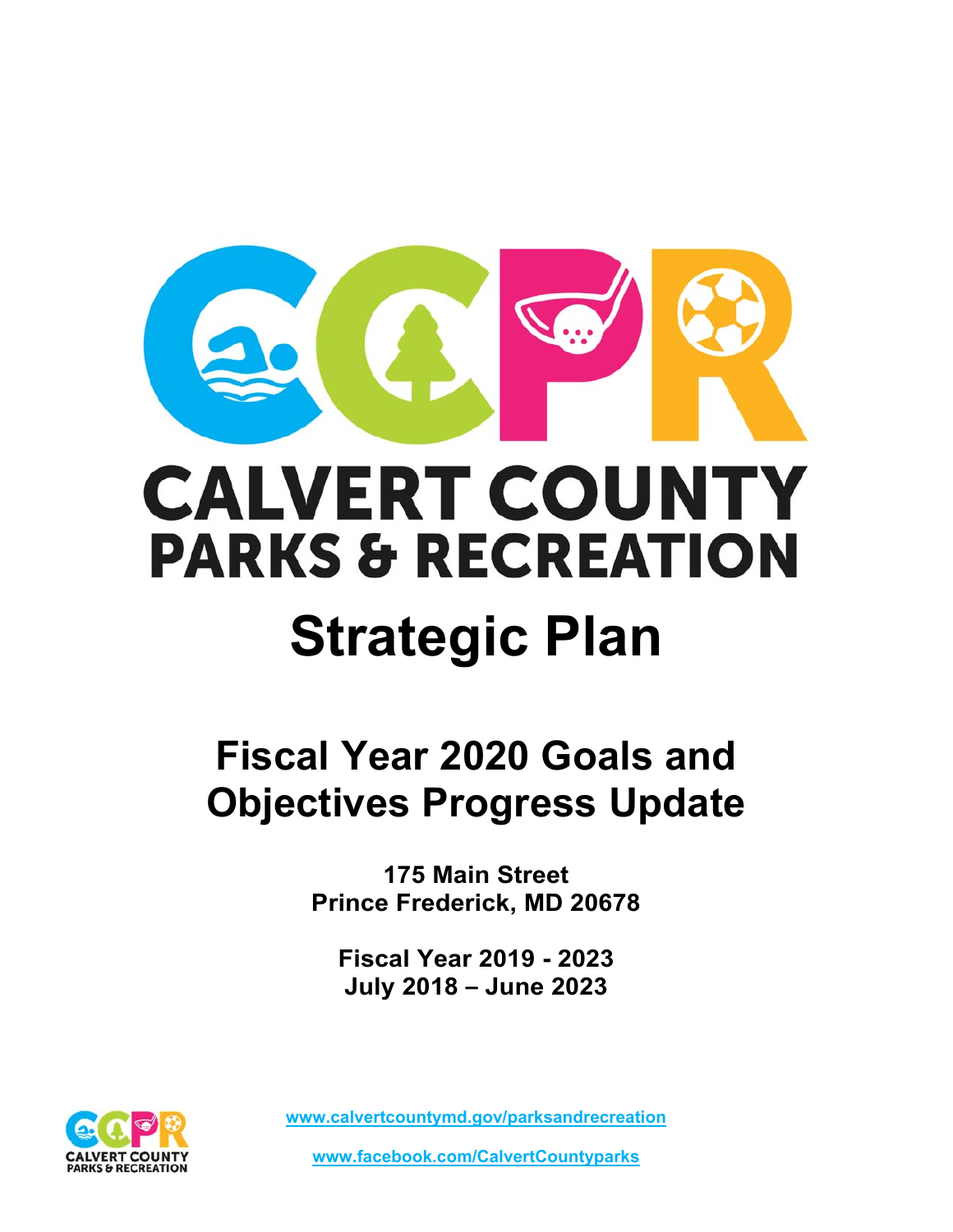#### **Executive Summary**

The Parks and Recreation Strategic Plan outlines the general management, assesses the business climate, addresses goals and objectives as well as outlines resources for the Department. The Plan is developed in accordance with the Calvert County Strategic Plan, Calvert County Comprehensive Plan, and the Land Preservation, Parks, and Recreation Plan (LPPRP). The Plan is updated every five (5) years by the Parks & Recreation Director and leadership staff. The Plan identifies the Department's top priorities and is also reviewed annually by leadership staff in order to make mid-course corrections if needed. This allows for the opportunity to re-evaluate various components of the Plan and revise plans and systems in order to provide for synchronicity in all County efforts.

The Fiscal Year 2020 Goals and Objectives Progress Update is the result of the annual review by leadership staff and outlines progress made on each goal and objective. Department Goals and Objectives are taken from Section V of the Parks and Recreation Strategic Plan. In Fiscal Year 2020, the Department showed progress on all seven goals. Five objectives were completed in FY19 and eight more have been completed in FY20. With three years remaining, none of the objectives have no update and thirteen objectives have been completed. The below chart examines the trend of progress between short, mid, long term, and ongoing objectives. This analysis shows we are prioritizing correctly by focusing on short term completion with an emphasis on progress made for mid-term and ongoing objectives.

Four of the completed objectives included the adoption of the Parks & Recreation Ordinance (Chapter 82) of Calvert County Code, Revenue & Fee Manual/Policy, and Marketing & Outreach Plan. These documents are integral for the future of CCPR as we continue to progress and build on our completed and continuous efforts.

For Fiscal Year 2021, the Department will continue to work towards the completion of shortterm objectives, completion of a portion of mid-term objectives, progress on long term objectives, and continuation of ongoing efforts.





**www.calvertcountymd.gov/parksandrecreation** 

**www.facebook.com/CalvertCountyparks**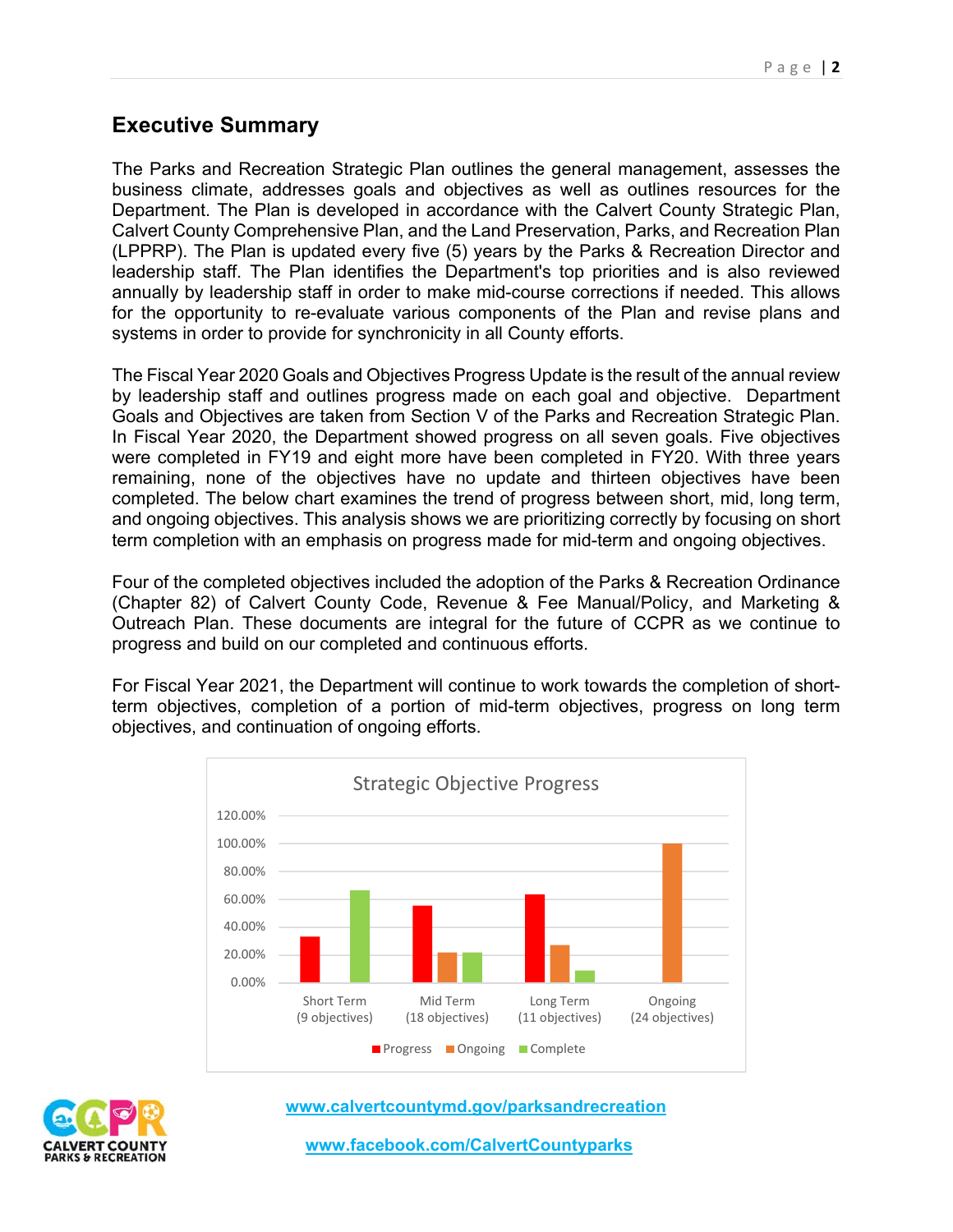#### **Departmental Goals and Objectives**

#### **Meet Present and Future Needs of Community**

- Complete master plan development for properties known as "Offsite Area A" and the "Watson Property." Mid Term
	- *Master Plan for "Offsite Area A," now Dominion Energy Regional Park, is at 95% completion. The consultant is making final adjustments to draft to prepare for presentation and adoption by the BOCC.*
- Update master plan for Cove Point Park. Short Term*.*
	- *Master Plan for Cove Point Park is at 95% completion. The consultant is making final adjustments to draft to prepare for presentation and adoption by the BOCC.*
- Develop a priority list for updates to remaining park master plans and begin implementation of updating plans. Mid Term
	- *Master plan updates for Hallowing Point Park and Dunkirk District Park are a priority upon completion of Cove Point Park's master plan update.*
- Complete Phase 1 construction at Ward Farm Recreation & Nature Park and begin design of Phase 2. Long Term
	- *Phase 1 has gone out to bid and a company has been awarded the contract. Construction began in May 2020 to include a traffic circle on Ward Road. The observation pier design has been approved and permitted. The overlook pavilion is in review. Phase 2 design is in TEG review to include utilities, septic and restrooms.*
- ∙ Complete Chesapeake Hills Golf Course renovation master plan. Long Term
	- *Phase 1 of the fencing project has been completed. A replacement storage facility is currently in permitting in order to demolish the old inadequate building currently used for equipment storage. Completely re-sodded #2 green. Realigned #9 tee box.*
- Develop and construct a clubhouse building and course restroom facilities at Chesapeake Hills Golf Course. Long Term
	- *One on course restroom facility installed and operational in 2020. The clubhouse project has been approved by the BOCC in CIP and is currently in the process of awarding a contract for design work.*
- Explore options to expand Capital Outlay budget, equipment replacement and deferred maintenance funding. On-Going*.*
	- *Continuing to maintain equipment replacement schedule in annual budget process. Working with Technology Services on expansion of technology capital projects in parks to expand network connectivity.*
- Explore non-traditional funding opportunities department-wide. On Going
	- *Revenue and Fee Policy and Manual adopted by the Board of County Commissioners to include an annually updated fee schedule. New revenue streams include athletic fields, expanded community center rooms, Adopt-A-Park, Annual Pass program, and adjustments to Breezy Point Beach admissions. Fees for athletic fields and community center rooms have been suspended by the BOCC.*

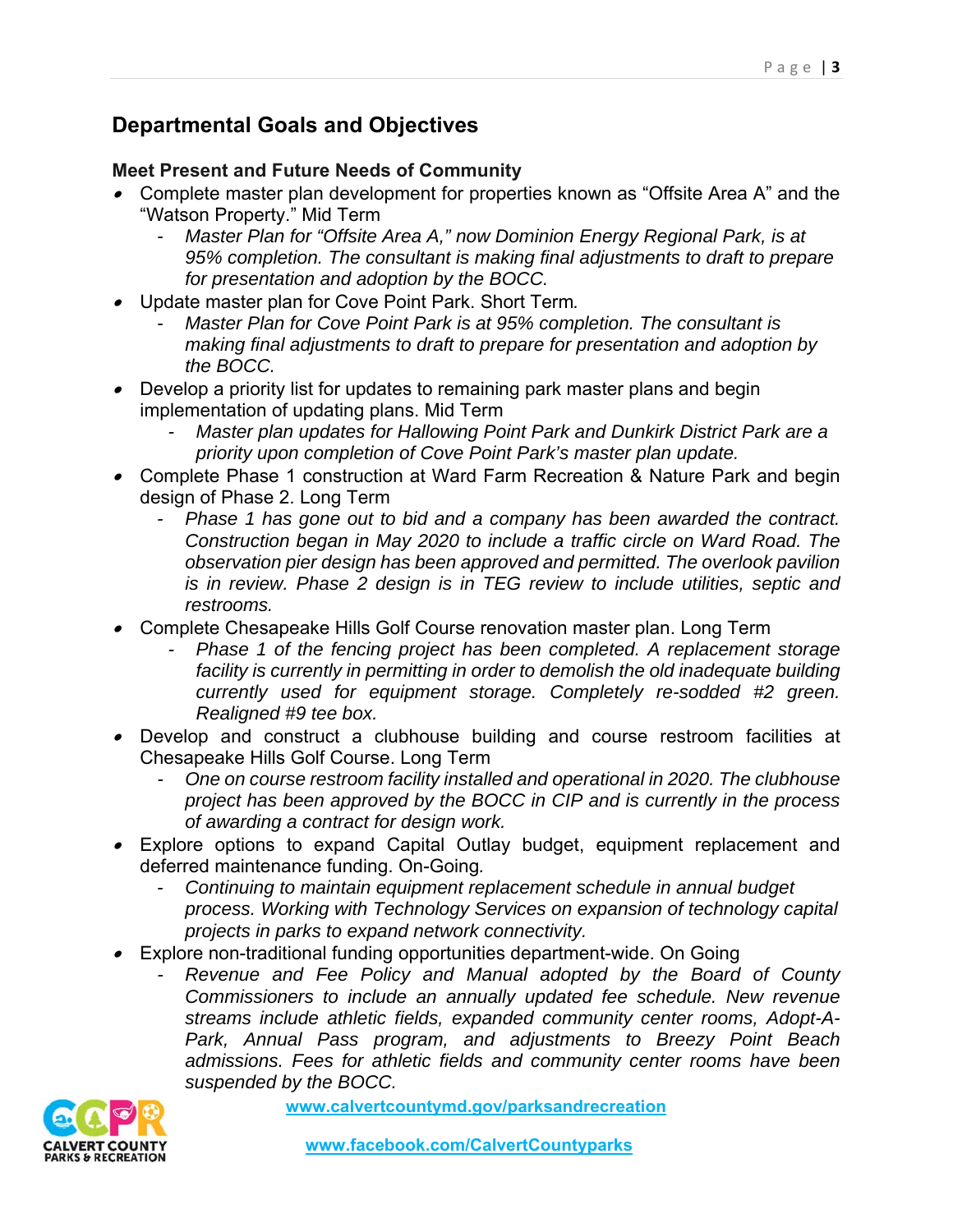- *Received no interest loan from the State of Maryland in the amount of \$500,000 for Breezy Point beach restoration.*
- *Received \$6,198 in grant funding form Maryland Health Department and \$5,000.00 from Calvert County Health Department "Camp Cares" in support of Therapeutic Recreation. Received grants in the amount of \$5,000 for the Adopt-A-Park program and \$4,000 for tennis programs. Natural Resources Division received two seed grants for heritage tourism. \$500 to reprint the Natural Resources brochure and \$3000 for interpretive signs on pollinators and meadows.*
- Produce an optimum mix of programming that provides for all recreation needs of the community creating lifelong participants. On Going
	- *Welcomed over 196,000 individuals to community centers and school sites. Activity Guide is sent out 4 times a year with over 600 activities on average per season. Sites were forced to close as of March 13, 2020 due to COVID-19.*

#### **Enhance Services and Facilities**

- Establish and utilize customer satisfaction surveys for all facilities and programs with annual analysis of results. On Going
	- *Continuing use of customer satisfaction surveys on email signature lines, with results sent out monthly to Divisions. Discussion ongoing with CMR on changes to satisfaction survey to garner more public input.*
- Develop a special events program to address permitting special events within Calvert County. Mid Term
	- *Special Event Permitting Policy & Procedure, Application and Permit Addendum*  have been drafted, reviewed by County Attorney's Office and Department of *Communications & Media Relations (CMR). Documents are now being reviewed for formatting and a BOCC work session will be scheduled to review all. Original timeline was disrupted by COVID-19.*
- Develop plan for consistency and efficacy of park informational and wayfinding signage. Mid Term
	- *A new entrance sign design has been established and six (6) have been installed. Directional signage has been added to Dunkirk District Park, Hallowing Point Park and Cove Point Park. New directional signage has been added outside of Hallowing Point Park to assist in navigation in and out of the new park entrance.*
- Increase the quality, playability, and safety of the playing surfaces throughout the parks through better drainage, irrigation, specialized equipment and properly trained staff. On Going
	- *Completed repair/replace of a storm water conveyance through Dunkirk District Park, lined a storm water pipe at Hallowing Point Park, Added DuraEdge infield mix to field 4 at Hallowing Point Park. At Solomons Town Center Park, established a new playing surface comprised of a hybrid strand of Bermuda grass and Kentucky bluegrass. First in the County.*
- Provide more opportunities for modern day sports enthusiasts such as pickleball, futsal, e-sports, cycling, and more. On Going

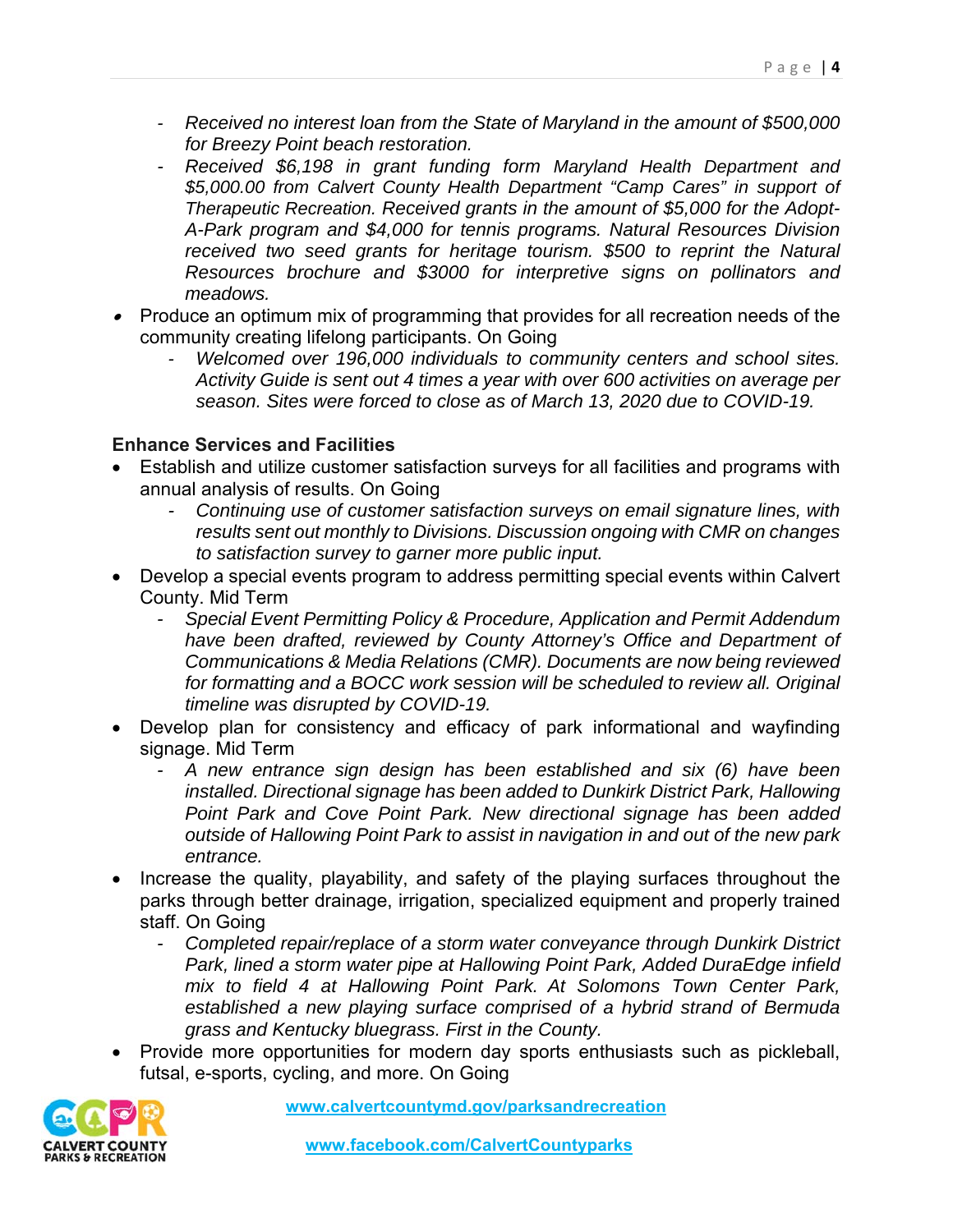- *Office of Sports, Community, and Well-Being (SCWB) has expanded access for pickleball programs. We currently offer a spring and fall league at Hallowing Point Park. In the spring of 2020, we also offered a drop-in program for Pickleball at Cove Point Park. Plans are in place for a drop-in program at Dunkirk District Park in the fall of 2020. SCWB is pursuing offering E-Sports leagues in the summer of 2020.*
- Explore opportunities for more year around activities and amenities. Mid Term
	- *Hallowing Point Park restrooms on order to be installed will not have to be winterized. All Park hours have been extended by two hours in the winter. Design for Dunkirk District Park tennis courts and restrooms has a restroom that is designed for year around use. Staff is also completing a feasibility study for a winter temporary ice rink at a District park.*
- Develop and implement plan to install outdoor lighting structures at more fields to increase playability. Long Term
	- *New lights were added on Fields 7,8 and 9 at Hallowing Point Park, Dunkirk Park field 3 and Cove Point Park Field 2 have been upgraded to LED and are now connected and equipped with Control Link.*
- Assess accessibility for participants of all ability levels to program opportunities and develop plan for accommodation. Long Term
	- *Therapeutic Recreation Supervisor assesses any program offered to make the decision if a reasonable accommodation can be made so an individual can participate in activities. Work began to coordinate a County-wide accessibility plan with Community Resources.*
- Develop trail system at Hughes Tree Farm. Short Term **COMPLETE FY19**
- Install the floating dock at Lower Marlboro wharf. Short Term **COMPLETE FY19**
- Complete the renovations at Solomons Boat Ramp for improved ADA boating and kayak access. Short Term **COMPLETE - FY19**
- Provide youth group rentals of the cabins at Kings Landing Park. Short Term **COMPLETE - FY20**
	- *Cabins are now available for youth group rentals.*

#### **Improve Processes and Efficiencies**

- Identify and obtain more avenues for staff to become and stay connected to intranet/internet to achieve efficiencies, and improve processes and customer service. Mid Term
	- *Added "hot spot" capability to cell phones for leadership staff to ensure consistent access at any location. Added use of Microsoft Teams, training in SharePoint, more staff with access to a laptop, use of loaner devices, telework capability, access to FinPlus, and Foxit. Fiber added to Hallowing Point Park maintenance facility opening access possibilities that were unavailable until now. Comcast has been installed at Kings Landing Park. Online reservation systems have been added for lap swimming, swim lessons and daily camping reservations.*
- Develop a parks & recreation chapter within the Calvert County Code of Public Laws. Mid Term **COMPLETE - FY20**

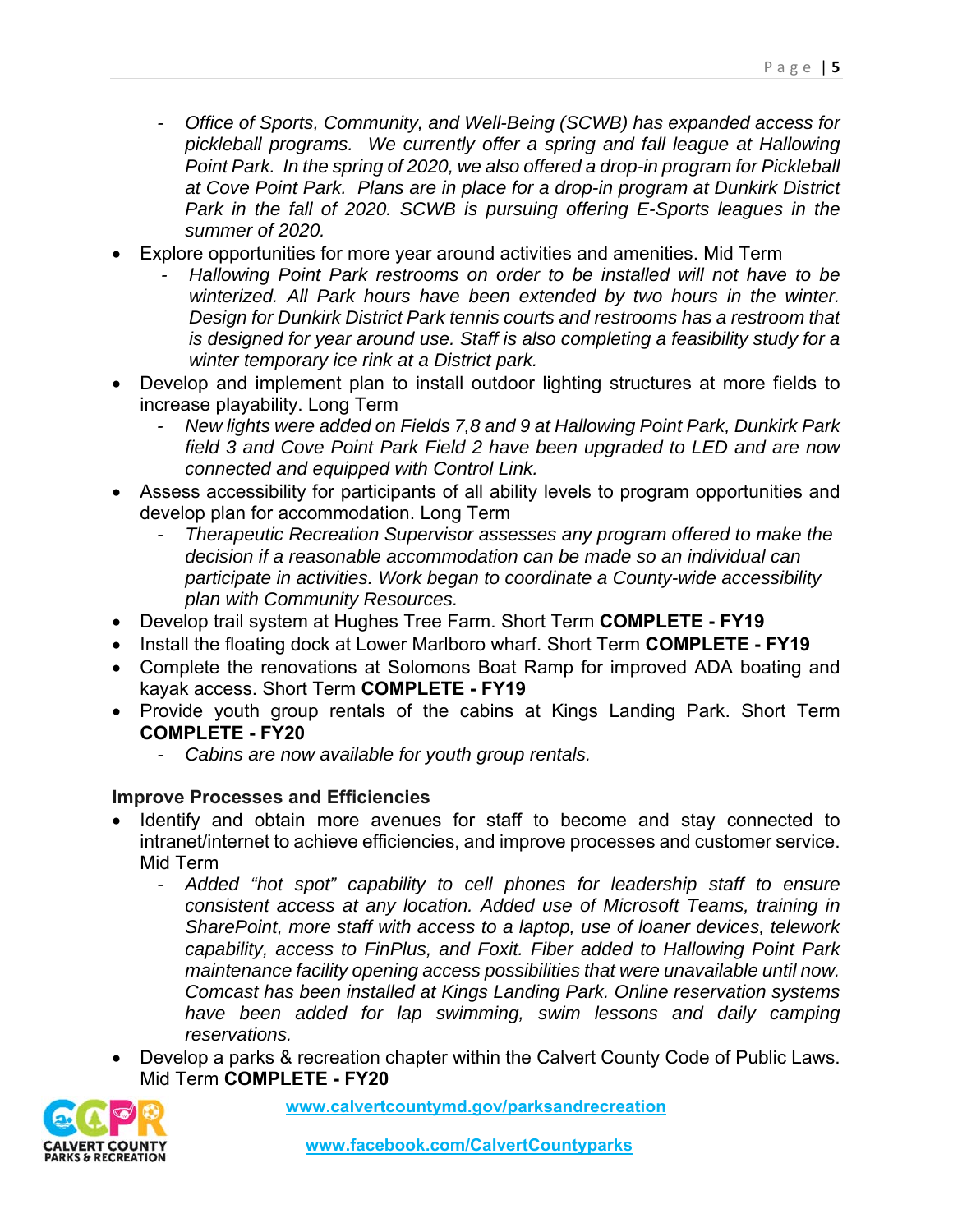- *Ordinance adopted October 2019*
- Maintain childcare, pesticide, pool, alcohol, and other certifications and licenses. On Going
	- *Maintained all certifications.*
- Maintain compliance with federal, state, and county agency standards at golf course, aquatic facilities, concessions and child care facilities (summer camps). On Going
	- *Compliance has been maintained.*
- Develop comprehensive policies and procedures manual and review annually. Short Term
	- *Developed customer service manual for use of Customer Service Attendants, Adopt-A-Park/Beach Standard Operating Procedure (SOP), Safety Footwear SOP, and Revenue & Fee Policy/Manual. Updates have been made to other items in the Policies & Procedures Manual including orientation documentation and employee uniform standards (in review by HR). Comprehensive policies and procedures manual development is ongoing.*
- Develop "Revenue & Fee" policy and manual with annual review to maximize cost recovery while meeting the needs of the community for affordable services. Mid Term **COMPLETE - FY20**
	- *Revenue & Fee policy and manual adopted by BOCC in October 2019.*
- Create consistency throughout the department in relation to forms, applications, customer service, and available avenues for participation. On Going
	- *Updated the Therman Gray Scholarship application, implemented a budget adjustment form, and electronic administrative processing. Increased avenues of participation by offering online reservations for daily camping, lap swimming and swim lessons.*
- Expand program evaluation process to ensure the best use of staff time and funding. Short Term
	- *This is being accomplished through the use of a program pro forma for all new programs. Current programs, including trips, summer camps and golf lessons, have been evaluated through the same process.*

#### **Develop Collaborative Solutions**

- Develop collaborative marketing strategies with the Departments of Communications & Media Relations and Economic Development. On Going
	- *Events & Marketing Coordinator works collaboratively with CMR to create Facebook content for CCPR Facebook pages. Marketing & Outreach Plan was implemented beginning in FY20.*
- Maximize recreation, leisure, and health opportunities and leverage funding opportunities through cooperative partnerships. On Going
	- *Parks & Recreation, the Town of Chesapeake Beach and Chesapeake Beach Water Park collaborate on annual events. In FY20, this included a Halloween Family Fun Day in October that draws about 900 people. The Town of North Beach accommodates Parks & Recreation by making North Beach Recreation Center available for a variety of family-friendly activities. Collaborated with the Farmer's Market Association to develop market at Dunkirk Park. Continued to*

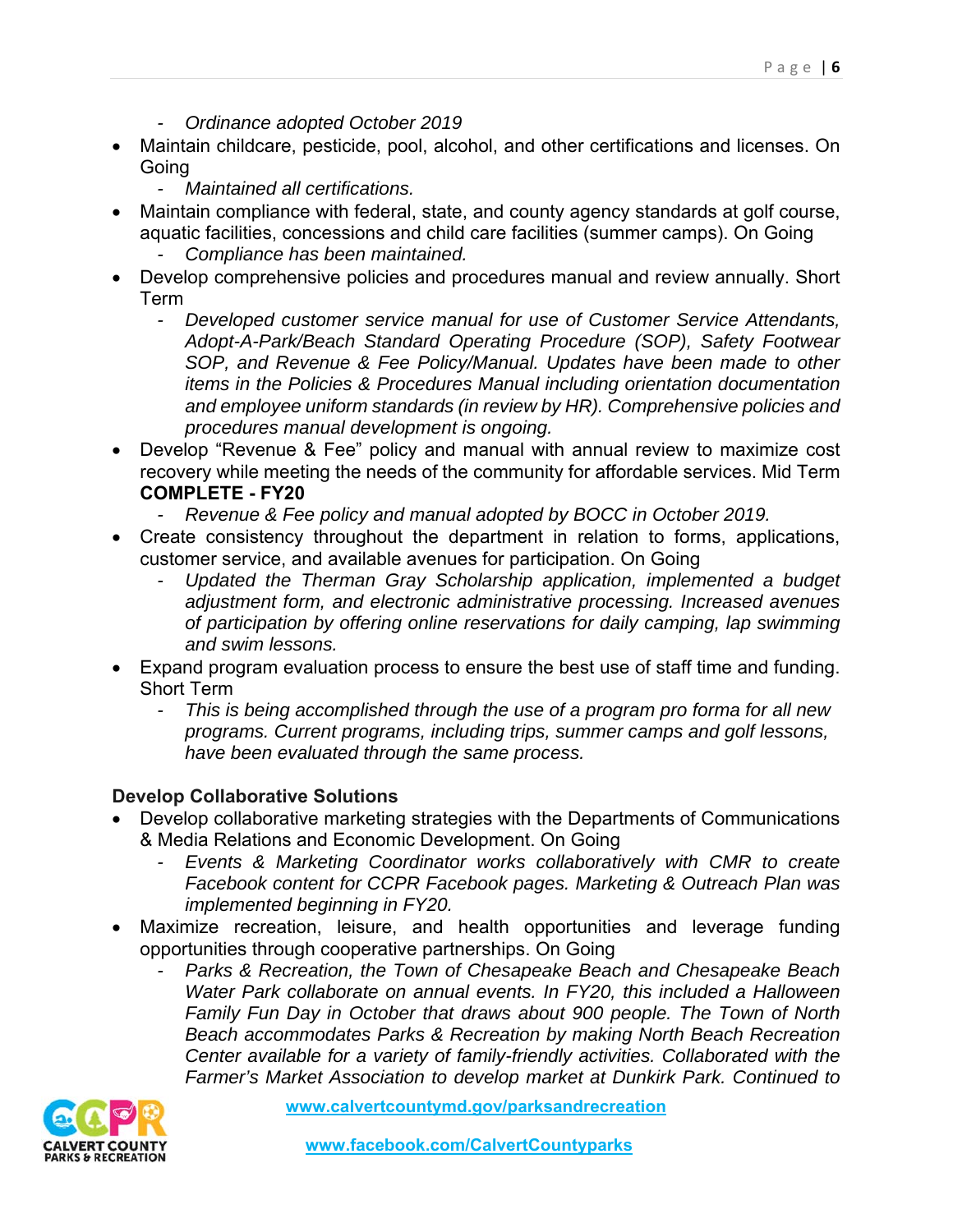*collaborate with Annmarie Garden on events such as Special Needs Night. Continued relationship with Calvert Nature Society to support funding for programs and staffing for Natural Resources.* 

- Work with schools for community service hours / volunteer hours. On Going
	- *Natural Resources (NRD) staff are building a relationship with St. Mary's College for our education internship program. NRD also works with local high schools with the Envirothon competition—an avenue to promote volunteer & internship opportunities. Staff met with College of Southern Maryland Career Center to discuss the feasibility of an "apprentice" program. Staff worked with the University of Maryland Global Campus – Environmental engineering students to develop stormwater planning in parks.*
- Fully implement the Youth Sports Provider Program. Mid Term **COMPLETE FY20**
	- *Program has been fully implemented including consistency with Revenue & Fee Manual. Seven Youth Sports Provider Programs have an approved agreement, with four pending.*
- Submit application and work collaboratively with all county departments to become a CAPRA accredited agency. Long Term
	- *Staff is continuing to make progress toward the completion of the selfassessment. Director participated in a virtual agency visit to stay apprised of standards and auditor standards. Self-Assessment is still scheduled to be submitted in January 2021.*
- In collaboration with Community Services, develop a strategy to increase transportation opportunities to park facilities through the county. Mid Term
	- *Deputy Director is part of the "Youth Transportation Committee" that is working on options for transportation and accessibility to facilities for those with limited transportation options***.** *In coordination with Community Resources, Department will be in receipt of a community needs assessment from the Calvert County Family Network which assesses community disparities.*

#### **Develop Engaged Citizenry**

- Develop a comprehensive marketing and branding plan to guide the efforts of the Department. Short Term **COMPLETED - FY20**
	- *Marketing and Outreach Plan was adopted in July 2019. The first-year update was completed in June 2020.*
- Develop outreach to educate the public on benefits of Parks & Recreation. Mid Term **COMPLETED - FY20**
	- *Marketing and Outreach Plan was adopted in July 2019. The first-year update was completed in June 2020.*
- Be involved in countywide website redesign. Long Term **COMPLETED FY19**
- Increase and enhance quality of social media presence department-wide and among specific designated special facilities. On Going
	- *Events & Marketing Coordinator works collaboratively with CMR and all CCPR areas to generate content through Hootsuite for CCPR Facebook pages to include CCPR main page, Hall Aquatics Center page, Breezy Point Beach & Campground page. New Chesapeake Hill Golf Course Facebook page is due to*

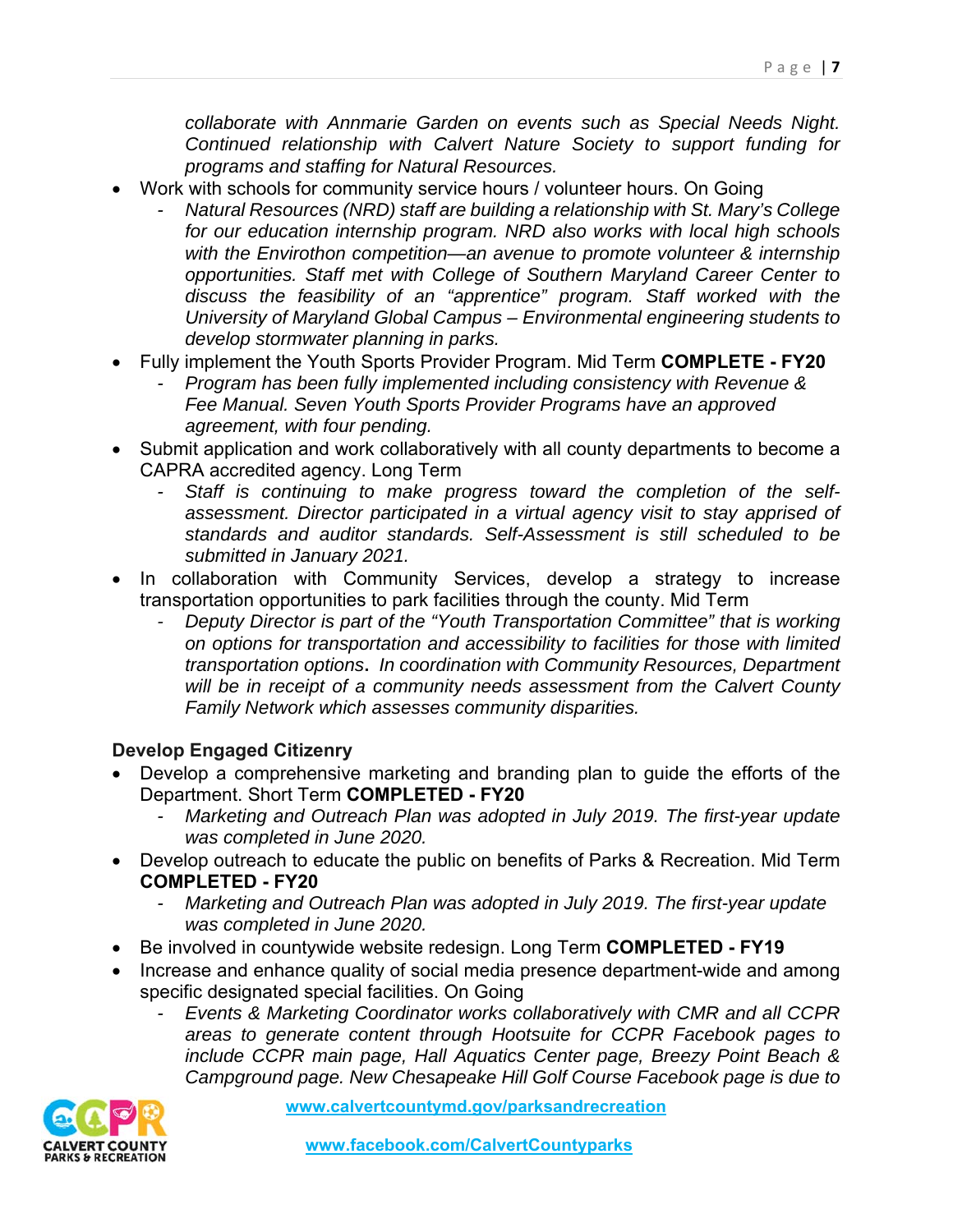- Further develop and expand marketing efforts to expand reach throughout Calvert County and regionally to better inform the public. On Going
	- *Events & Marketing Coordinator is working on drafting CCPR specific documents for use by Economic Development staff.*
- Provide more opportunities for the public to interact with staff. On Going
	- *Provided Parks & Recreation Ordinance training to all staff which included proper handling of customer interactions. Creation of the Events & Marketing Coordinator position has increased our capability to respond directly to customers through social media.*
- Utilize an integrated service delivery model that creates and sustains a base of users that drive program attendance and improve staffing. Long Term
	- *Swim lessons have been further restructured to better fit the community need. This includes the flexibility to offer swim lessons during the COVID-19 pandemic with appropriate distancing and online registration.*
- Improve the volunteer experience within the department by defining roles, skills needed/required, evaluation, and recognition and ensure that volunteers are seen as authentic representatives of the department. On Going
	- *A volunteer policy is in draft and is being reviewed by the Director. The Calvert Stewards web portal was launched in October 2019 and has been well received by the Natural Resources & Calvert Nature Society volunteers. In 2019, 283 volunteers contributed 5,720 hours in Natural Resources. In FY20, SCWB managed 407 volunteer coaches. CCPR is affiliated with the National Alliance for Youth Sports (NAYS) and mandate that volunteer coaches take "Coaching Youth Sports" training prior to volunteering. They may also take sport-specific training offered by NAYS as part of their membership. SCWB offers coaching clinics prior to each of our sports programs. CCPR offers to meet all prospective coaches, define their roles, and offer them the tools they need to be a successful volunteer.*

#### **Conserve, Protect, and Enhance Natural Resources**

- Explore opportunities to acquire properties for land preservation, public water access and trail development. On Going
	- *Property assessed on Fowler Road as public recreational land totaling 27.14 acres.*
- Explore options to increase water access on County owned or maintained properties. On Going
	- *Applied for grant to improve water access at Gatewood Preserve. Though grant was unsuccessful, the Department received permission from the BOCC to apply for Program Open Space funding for this purpose. In permitting for a beach restoration project at Breezy Point Beach & Campground. This project will add offshore breakwaters and a living shoreline to protect the environment and protect water access. The Fowler Road property designated as recreational land has creek access.*
- Expand nature programming into new areas such as community centers, active parks,

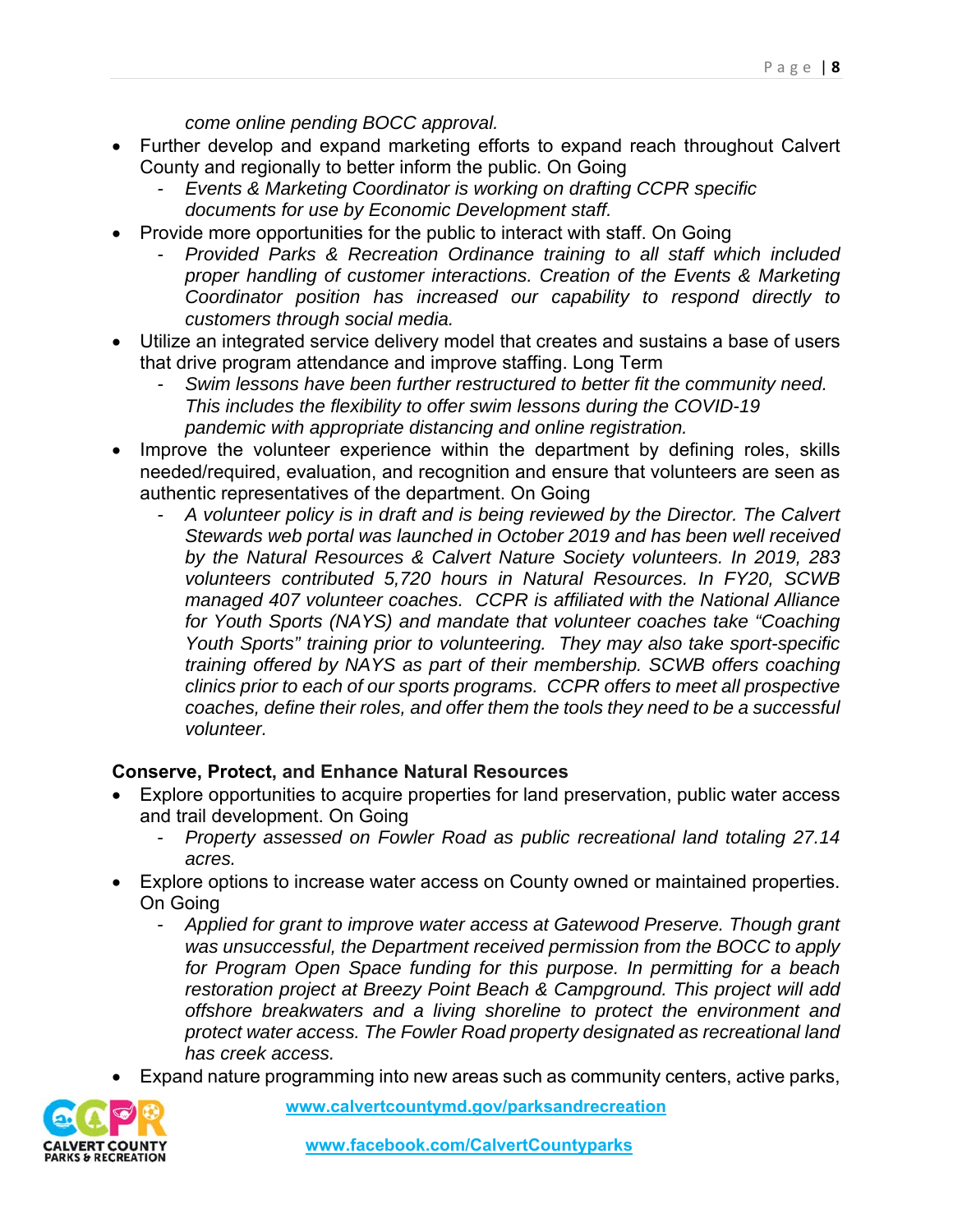and Flag Ponds beach that utilize natural features and amenities at each site. Mid Term

- *Addition of nature programs with the community centers is in the planning stages though on hold due to COVID-19.*
- Enhance promotion of ecotourism opportunities. On Going
	- *In partnership with Economic Development and the Town of North Beach, The Natural Resources Division has helped create a Calvert County Birding Trail. Special Events & Marketing Coordinator along with the Natural Resources Division has contributed several videos for social media on natural history. Virtual programs that encourage #NatureatHome and #CalvertNaturally have been developed with Calvert Nature Society. Battle Creek Cypress Swamp was featured in a State tourism video.*
- Develop a meadow management protocol, to include mowing, invasive species control, and restoration efforts, to enhance and increase habitat for grassland species such as Barn Owls, American Kestrels, Monarchs, and pollinators such as native bees. Mid Term
	- *Natural Resources staff have developed meadow management plans for several*  parks. *Kings Landing Park. Specific areas have been identified as "No Mow Zones" to revert into meadows. In coordination with Maryland Forest Service, a prescribed burn plan has been developed for Biscoe Gray Heritage Farm, Gatewood Preserve and Battle Creek Cypress Swamp. The burn was scheduled for Spring 2020 but was postponed to Spring 2021 due to COVID-19. Spot treatment of woody plants and invasive species will occur over the next year. Hedge rows and soft shrub edge plantings have been partially completed at Gatewood Preserve. Eagle Scouts and Calvert Stewards have participated, including providing funding for the plants. Approximately 1/3 of the planting was completed in Fall 2019.*
- Construct the living shoreline at Flag Ponds Nature Park. Mid Term
	- *Permitting has been completed for Phase I. A request for an extension of the loan was submitted to Maryland Department of Natural Resources. A Memorandum of Agreement with the Long Beach Community Association to use their community road for access is being reviewed by the Association. Once fully executed, the project will go out to bid.*
- Renovate the Battle Creek Cypress Swamp Nature Center to improve visitor experience. Long Term **COMPLETE - FY20**
	- *Major renovation was completed for the Battle Creek Nature Center in March 2020. Due to COVID-19 the public has not yet been able to enjoy the new reimagined space.*

#### **Build the Team**

- Obtain positions based on five-year re-organization plan that address current staffing deficiencies and future needs which includes new facilities coming online. Long Term
	- *Based on the Department staffing plan, some of FY2020 needs were met. This included a seasonal Campground Assistant Manager, hourly Park Ranger, and merit Events & Marketing Coordinator (reorganized position). For FY2021, no*

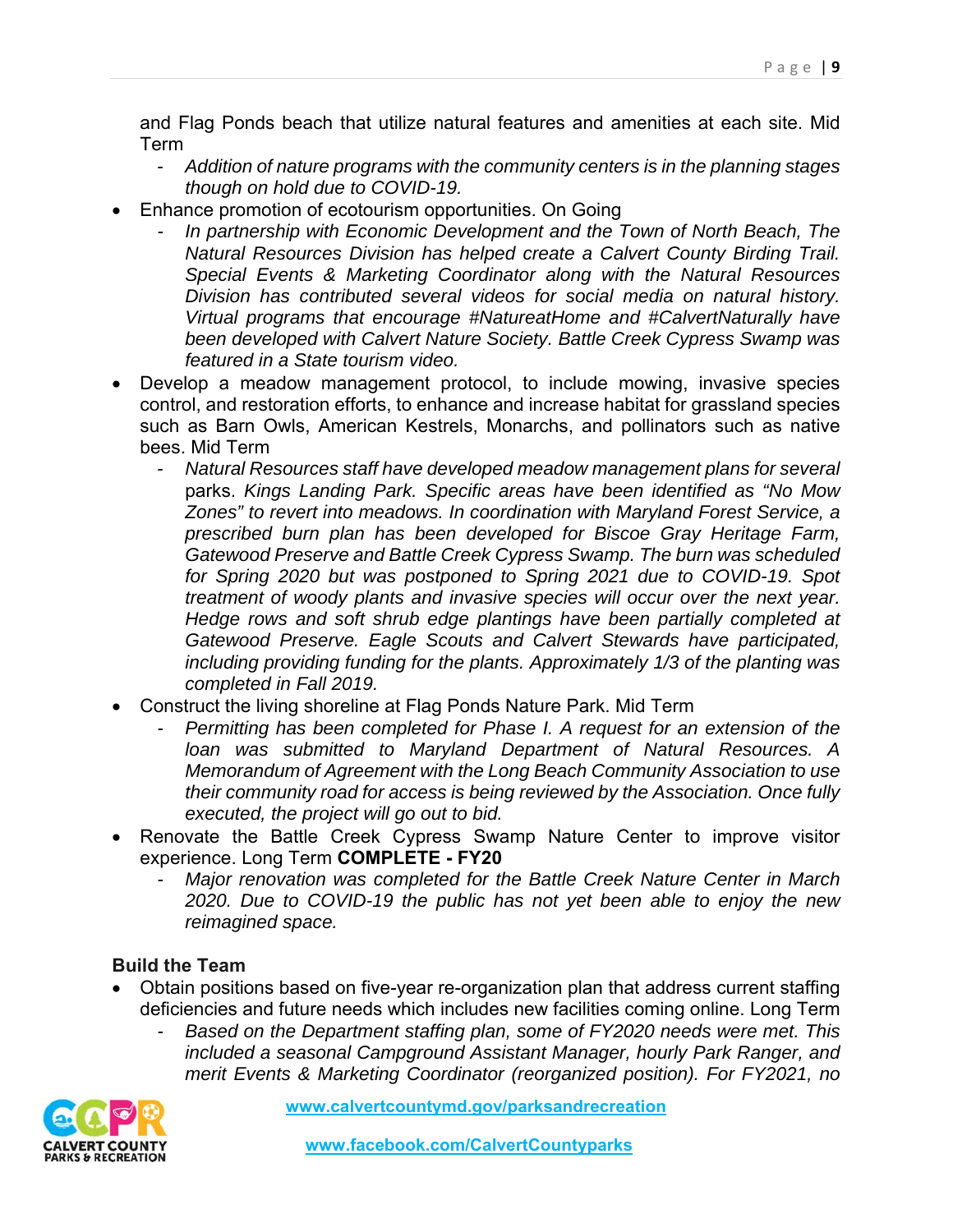*positions were approved. An updated FY21-FY25 staffing plan has been completed to readdress future needs.* 

- Measure turnover and track information on staff that leave using exit interviews. On Going
	- **Exit interviews are received from merit employees that complete with Human** *Resources. Three exit interviews were received in FY20.*
- Continue to expand leadership transparency and communication initiatives. On Going
	- *Director continues to provide weekly updates to entire department, hold "roundtable" staff meetings, and Lunchtime Walk & Talk events. During the pandemic, Director offers lunchtime virtual get togethers to increase communication throughout Department*
- Enhance the use and effectiveness of the Parks & Recreation Recognition Committee (PARRC). Mid Term
	- *The PARRC continues to enhance employee participation by organizing employee and family day get-togethers, cooking competitions, employee recognition awards and year end celebrations. PARRC has been involved in promoting employee incentives during the month of July, which is "Parks and Recreation Month". An employee survey was created to gauge what is important to employees and what PARRC can do to assist.*
- Develop a recruitment plan for hard to hire seasonal positions. Mid Term
	- *This is in development in collaboration with Human Resources.*
- In cooperation with Human Resources, develop plan for employee wellness. Mid Term
	- *Currently Parks & Recreation has three representatives on the County's Employee Wellness Committee. Ideas for development of wellness initiatives have been shared with the Committee including competitive wellness tracking and discounts for employees at CCPR facilities.*
- Expand employee volunteer opportunities to support community efforts and participation in department outreach. Mid Term
	- *Events & Marketing Coordinator has created an "Info Booth Kit" for staff to participate in public events to support community efforts and provide CCPR outreach.*

#### **Develop Skills and Competencies**

- Provide opportunities for professional development through workshops, training, professional seminars, and conferences. On Going
	- *Staff attended a combination of conferences, trainings and numerous County Government training opportunities including; National Recreation & Parks Association (NRPA) Annual Conference, Leadership Southern Maryland, Frostburg State University by way of tuition assistance, Sports Turf Managers Annual conference, Maryland Turfgrass Council winter conference, CPRP/CPSI classes and certifications, Maryland Recreation & Parks Association (MRPA), Maryland Association of Environmental and Outdoor Educators conference Climate Leadership Academy, and Maryland Association of Environmental and Outdoor Educators, workshops on Captive Raptor Care.. Bird banding protocols and techniques training through the Eastern Bird Banding Association and*